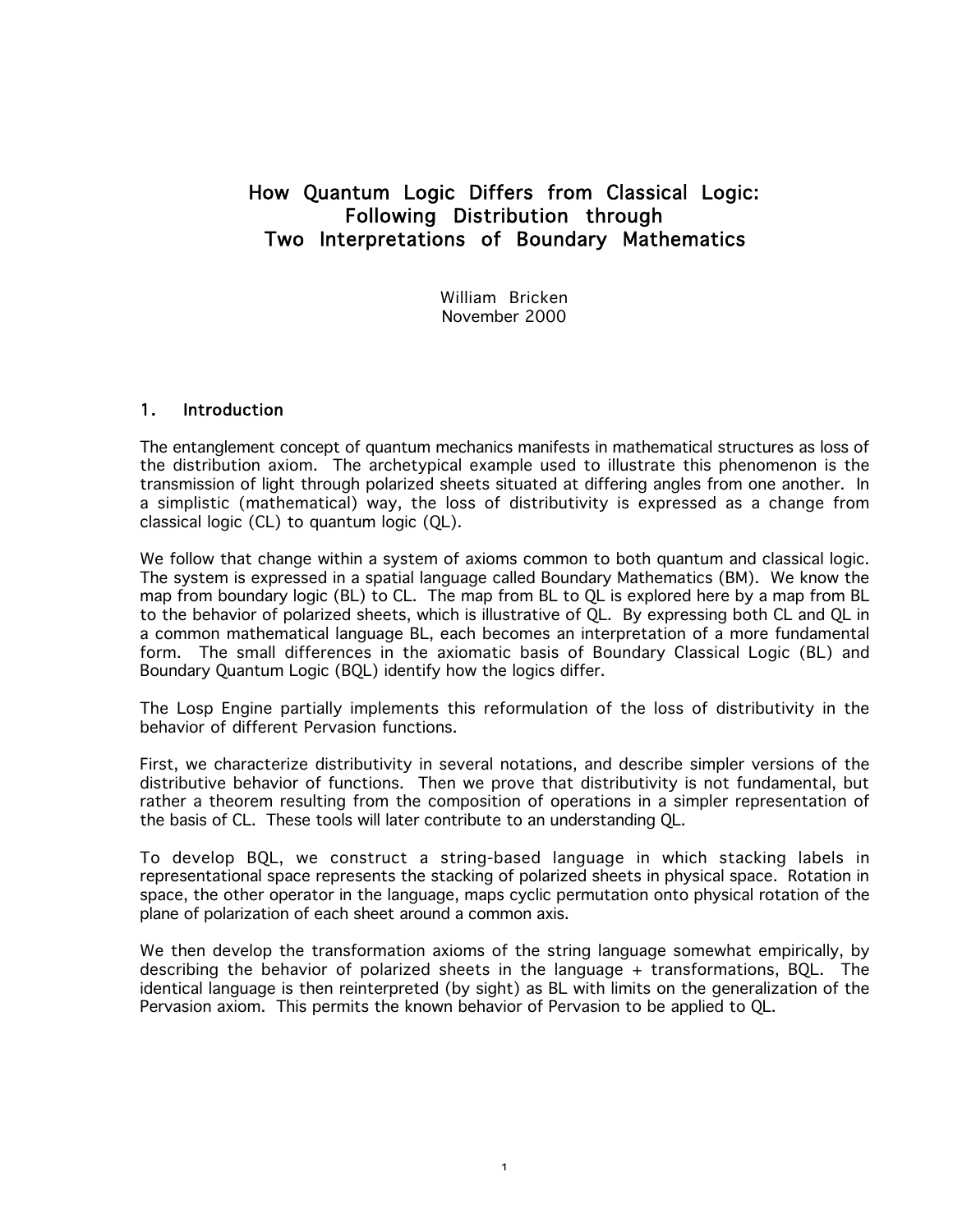### 1.1 Distribution

In CL, distribution is often taken as axiomatic. It is, however, a theorem which can be constructed from more elementary concepts. It is common to express the concept of distribution in CL as a rearrangement rule between two binary operators, as in the distribution of AND over OR:

a and  $(b \text{ or } c) = (a \text{ and } b) \text{ or } (a \text{ and } c)$ 

Structurally, the object-operator string "a and" is replicated and attached to each object in the OR relationship. Expressed in functional notation, the structure is:

f[ a, g[b,c] ] = g[  $f[a,b]$ ,  $f[a,c]$  ]

A simpler type of distribution involves a unary function:

 $f[g[a,b]] = gf[g]$ ,  $f[b]$ 

In CL however, the unary operator NOT does not distribute:

not(a or b)  $\neq$  (not a) or (not b)

There are unary operators in CL which do distribute, for example the function "ANDTRUE" acts as a " $+0$ " in CL:

and $True(a$  or  $b) = (andTrue a)$  or  $(andTrue b)$ 

where and  $True(x) = (x \text{ and } True) = x$ 

In CL, AND distributes over OR, and symmetrically OR distributes over AND. Distribution, however, is not necessarily bi-directional. With integers, \* distributes over +, but + does not distribute over \*:

a \* (b + c) = (a \* b) + (a \* c)  $a + (b * c) \neq (a + b) * (a + c)$ 

From these observations, it is apparent that distribution is not a simple property. BM provides simpler representational structures which support the deconstruction of distribution into its component operations.

# 1.2 Boundary Distribution

BL provides the operators SPACE and BOUNDARY. The axioms of BL are

| A ( ) = (         |  | Dominance  |
|-------------------|--|------------|
| $((A)) = A$       |  | Involution |
| $A (A B) = A (B)$ |  | Pervasion  |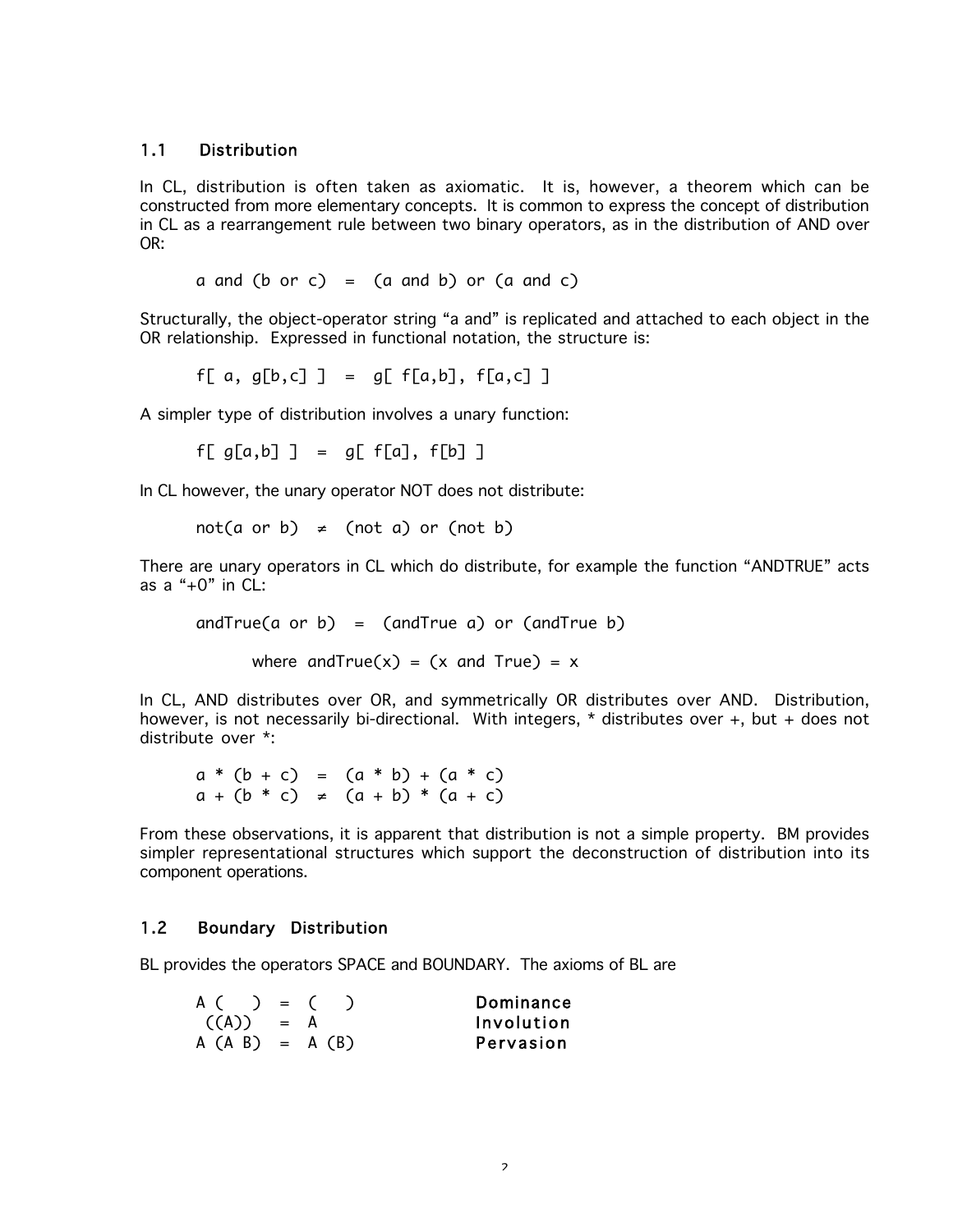where capital letters represent arbitrary boundary structures, including void. SPACE is not ordered or grouped, and can contain any number of structures, including none (variarity).

SPACE is associated with the OR operator in CL and BOUNDARY with NOT. The CL law of distribution is expressed as SPACE distributing over DOUBLE-BOUNDARY in BL:

A  $((B)(C)) = ((A B)(A C))$ 

In BL, BOUNDARY does not distribute over SPACE:

 $(A \ B) \neq (A) (B)$ 

Logical distribution is a theorem derived from two more elementary axioms

| ((a  | b        | )(a                                 | (C)               |             |
|------|----------|-------------------------------------|-------------------|-------------|
| (Ca) | b        |                                     | (a (c)))          | +involution |
| (Ca) | b        |                                     | (a (a b)(c))      | +pervasion  |
| (Ca) | b        |                                     | (a (( b)(c)))     | -pervasion  |
|      | ((a)(b)) |                                     | ))(a (( b)(c)) )) | +involution |
|      |          | ((a ((b)(a ((b)(c)))))(a (( b)(c))) |                   | +pervasion  |
|      | ((a (b)) | ( (c))))(a (( b)(c)))               |                   | -pervasion  |
|      | ((a)(b)) | c )))(a (( b)(c)) ))                |                   | -involution |
|      | ((a (b)) | $(C)$ )                             |                   | -pervasion  |
|      | a ((b)(  | ( )                                 |                   | -involution |

The + and - signs refer to the direction of rule application, respectively to add or subtract structure.

Pervasion describes the semi-permeability of boundaries:

 $a (b) = a (a b)$ f[ a, g[b] ] = f[ a, g[  $f[a,b]$  ] ]

A shorter proof again emphasizes the role that pervasion plays in the definition of distribution:

| - a    |         |                                          |  | (( b)( c))           |  |             |
|--------|---------|------------------------------------------|--|----------------------|--|-------------|
| a      |         |                                          |  | ((a b)(a c))         |  | +pervasion  |
| ((a))  |         |                                          |  | ) $((a \ b)(a \ c))$ |  | +involution |
|        | ((a) (( | $a b)$ ( $a c)$ )) (( $a b)$ ( $a c)$ )  |  |                      |  | +pervasion  |
|        |         | $((a) ((a) a b)((a) a c))) ((a b)(a c))$ |  |                      |  | +pervasion  |
|        |         | ((a) ((() a b)(() a c))) ((a b)(a c))    |  |                      |  | -pervasion  |
| ((a) ( |         |                                          |  | )) $((a b)(a c))$    |  | -occlusion  |
|        |         |                                          |  | $((a \ b)(a \ c))$   |  | -occlusion  |

Next we develop QL from observations of the behavior of polarizing sheets, with the intent of comparing BQL to BL.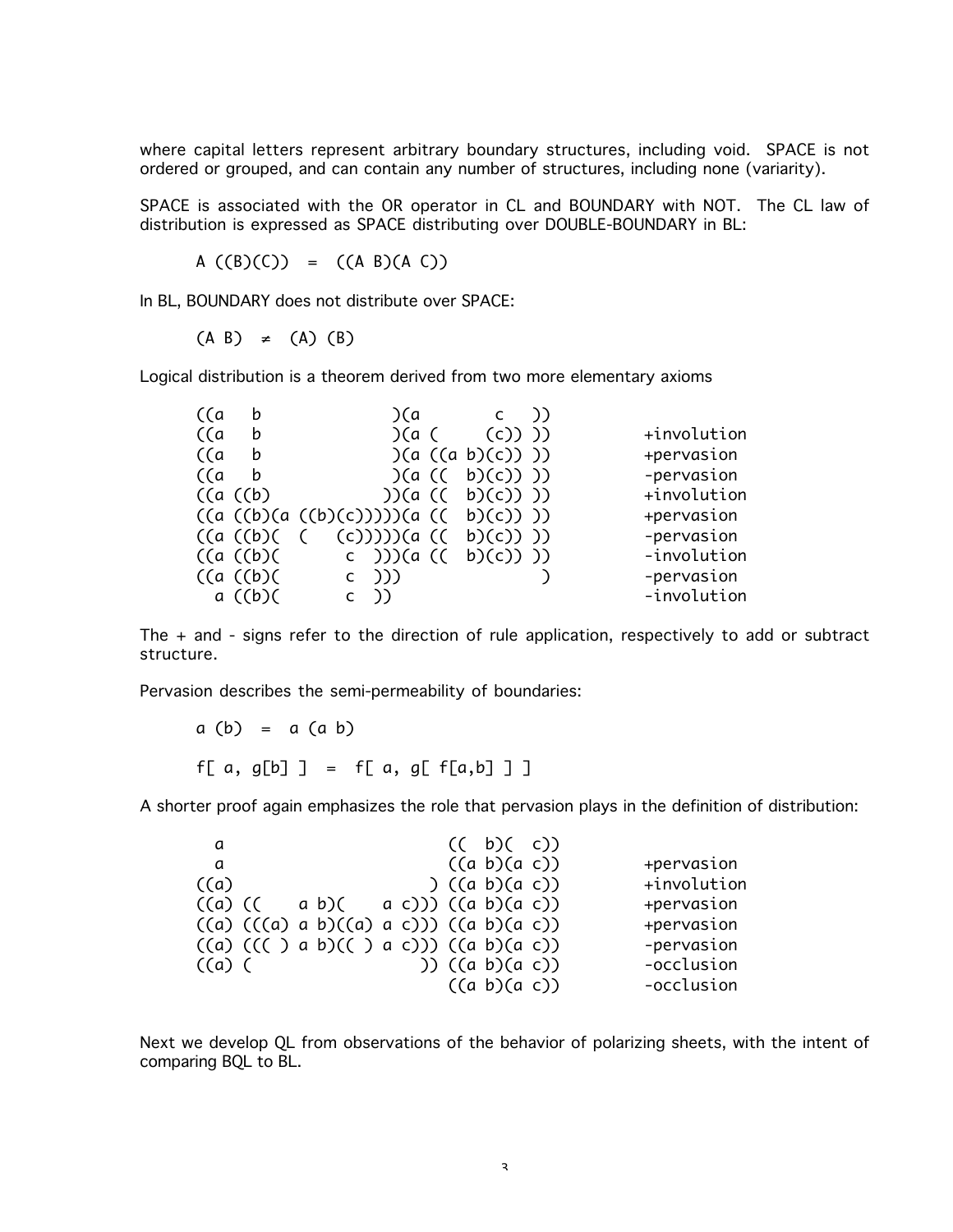# 2. Polarized Sheets

### 2.1 Sheets and Stacks

A beam of light strikes the left-most labeled sheet in a stack and passes sequentially through each labeled sheet. Left-to-right sequences of labels are stacks.

Let different sheets be labeled by small letters  $\{a, b, c, ...\}$ 

Let stacks be labeled by capitals  $\{A, B, C, \ldots\}$ 

| Eg: | $A = abcde$ | stack of five sheets                         |
|-----|-------------|----------------------------------------------|
|     | $B = a$     | singleton stack                              |
|     | $C \neq$    | empty stacks are not labeled (do not exist). |

The value of a stack is the light it transmits. The central property effecting transmission is the adjacency relationships between sheets.

# 2.2 Rotations

Sheets have an orientation associated with them. Sheets and stacks can both be rotated about the common central axis; this rotation can be identified with the sheet's orientation relative to a fixed global orientation. For simplicity, we quantize rotations into four 45 degree divisions of a half circle. The half-circle absorbs the symmetry of polarized sheets at 180 degree rotations.

Label the canonical orientations

u v (u) (v)

to reflect

0 45 90 135

degree rotations (and their +180n duplicates) of sheet orientation from global zero, which we will call Horizontal. .

(A) represents the rotation of A through 90 degrees.

((A)) represents a 180 degree rotation of A

Adopt the convention that

U is either u or (u) V is either  $v$  or  $(v)$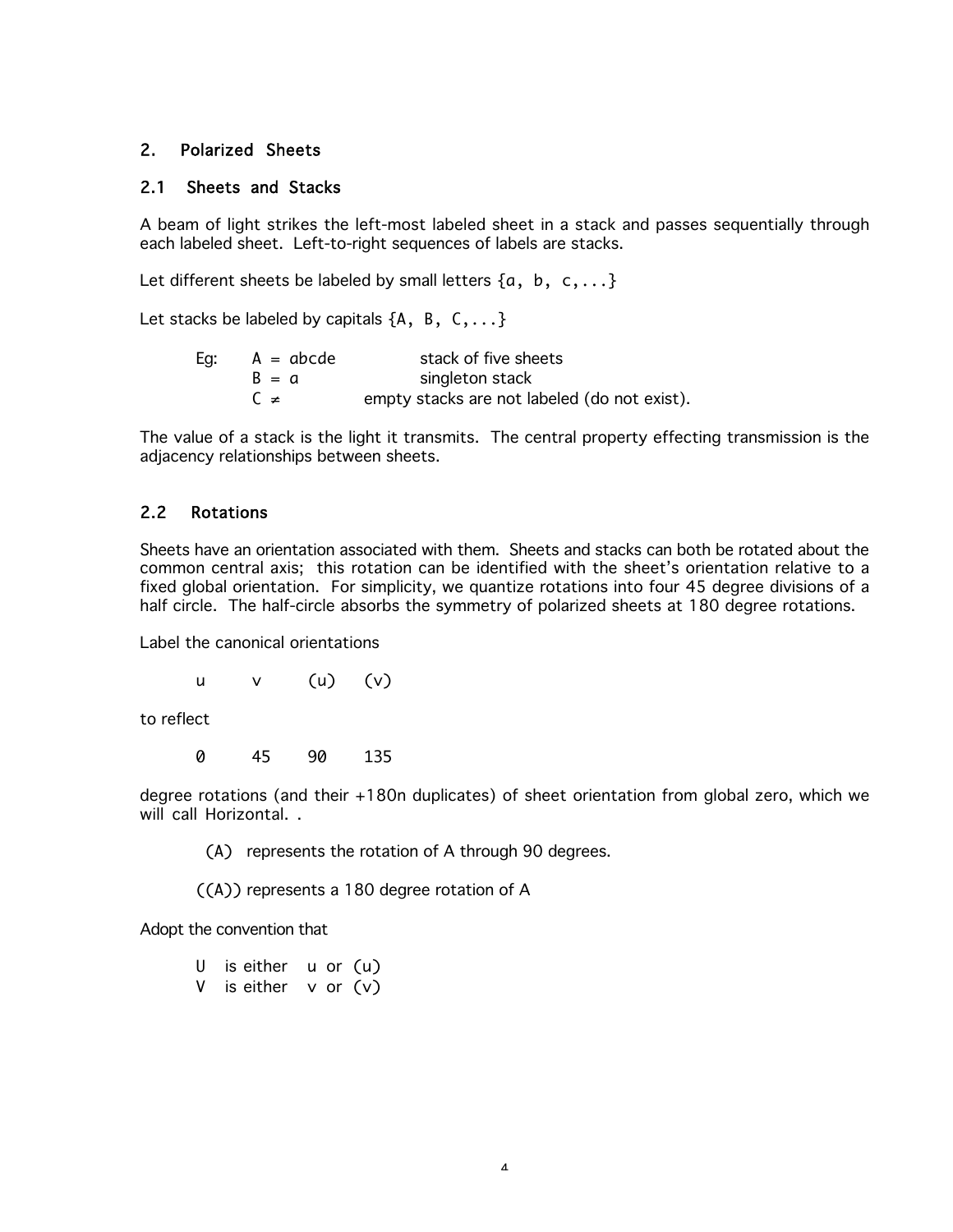# 2.3 Rules of Rotation

Any stack rotated 180 degrees behaves the same with regard to Horizontal.

 $((A)) = A$  symmetric rotation

Rotation distributes over space.

 $(A \ B) = (A)(B)$  distributed rotation

# 2.4 Value

Rotations and Stacks combine to form the expressions of the language, and the permitted stacks of polarized sheets in the interpretation.

| Eg: | $A = a ((b) c) ((d))) (e f)$ | stack prior to rotation |
|-----|------------------------------|-------------------------|
|     | $B = (a b c)$                | stack rotation          |
|     | $C = ( )$                    | empty rotation          |

The value of an expression is the state of light transmitted through a stack. For simplicity, light transmits only in three states {0, .7, 1} for all stacks, corresponding to { blockage, partial-transmission, complete (polarized) transmission }. [The actual transmission of light through a uv configuration is sin 45 degrees, which is approximately .7]

| $\overline{a}$  |                 | the single sheet transmits completely |
|-----------------|-----------------|---------------------------------------|
| $() \implies 0$ |                 | the empty rotation blocks completely  |
|                 | $UV \implies 7$ | 45 degree partial transmission        |

What is surprising in the behavior of polarized sheets is that local changes in adjacency relationships create global changes in the behavior of the stack. Several illustrations of local change follow, the first one is classic:

1) Placing a v sheet between two orthogonal sheets, u(u), changes the value of the stack from 0 to .7.

- 2) Rotating one sheet in the middle of a larger stack can change the value of the stack.
- 3) Swapping the location of two sheets can change the value.
- 4) Duplicating and distributing sheets can change the value.

The next sections describe the algebraic rules which permit the calculation of the value of a stack. The rules of rotation, for instance, reduce all rotations to one of the canonical forms which describe the permitted sheet orientations. Our focus is on the interaction between adjacent canonical sheets in the context of other sheets.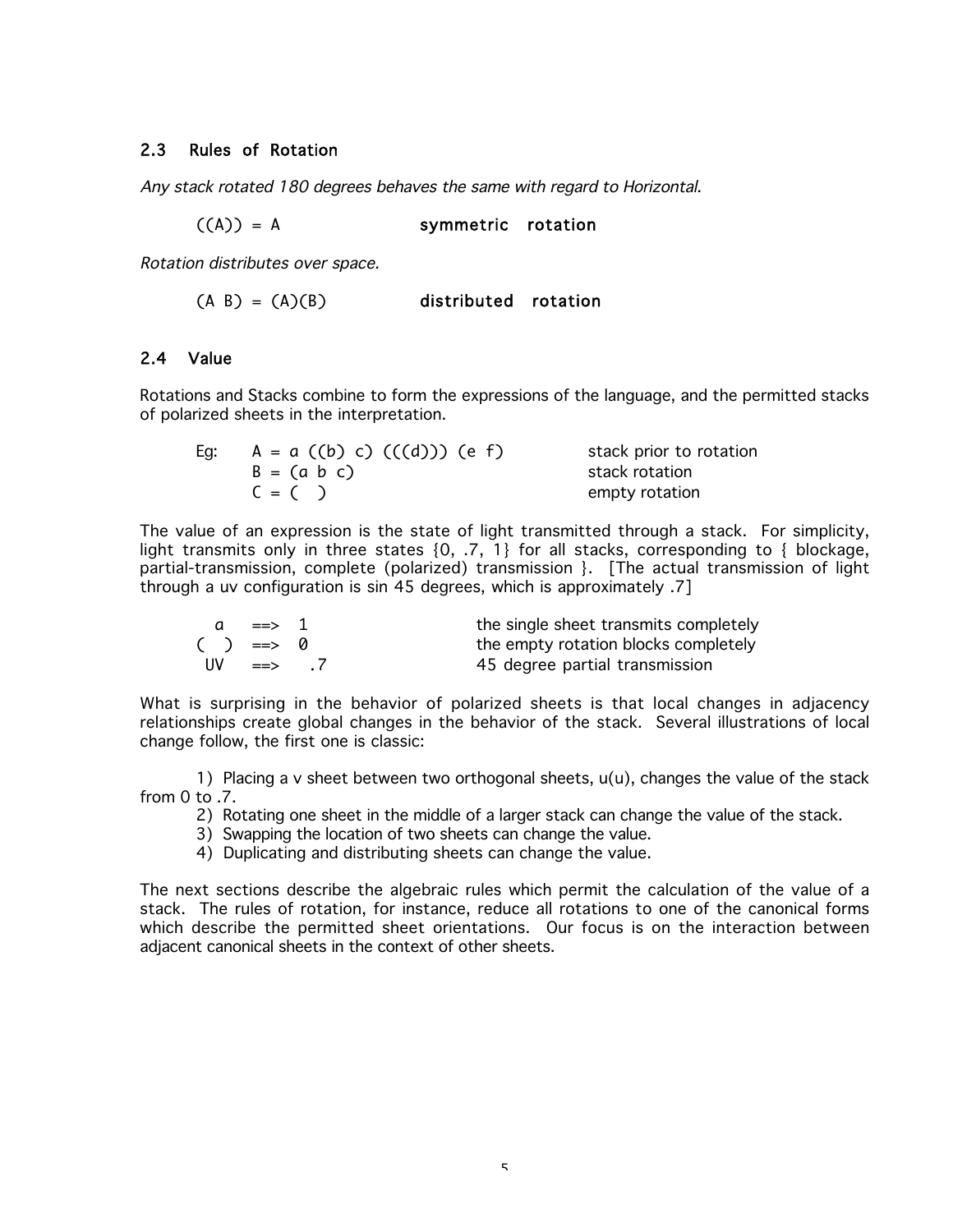# 2.5 Simple Stacks

A non-existent stack is (non)represented as a concatenation of no labels.

Standardize the orientation of the first sheet of every stack to be u. This can be achieved by applying rotation to the entire stack (i.e. rotating the global perspective), or by attaching the global coordinate system to the first sheet. All valid stacks then begin with "u". This makes the global orientation of each stack irrelevant since it is confounded with the first sheet. From another perspective, we could say that global rotation of the stack does not effect light transmission, all that matters is the relative rotation of the sheets in the stack. Admissible stacks now include

 $0$ -stacks  $=$ 1-stacks = u  $2$ -stacks = uu uv u $(u)$  u $(v)$ 3-stacks = uvu, uvv, uv(u), uv(v), u(v)u, u(v)v, u(v)(u), u(v)(v) ...

We can evaluate the relative orientation of two adjacent sheets, generating the three axioms of light transmission.

| uu       | $=$      |                  | Duplication          |
|----------|----------|------------------|----------------------|
| u(u)     | $\equiv$ |                  | <b>Blocking</b>      |
| -lJV     |          | $\cdot$ $\prime$ | Partial Transmission |
| $u(v) =$ |          | $\cdot$ $\prime$ | Partial Transmission |

In Duplication, identically oriented sheets act as one. In Blocking, a sheet and its 90 degree rotation block light totally. Combinations of two different orientations generate Partial Transmission.

#### 2.6 Rules of Light Behavior

For simplicity, sheets impose no filter on light other than polarizing.

### Atomic Duplication

 $a = a$  The value of duplicate sheets is the value of the sheet.

This does not generalize to stacks,  $\, {\sf A} \,$   $\,$   $\neq$   $\, {\sf A} \,$ Counter example:  $A = uv(u)$ 

### Atomic Blocking

 $a (a) = (a) a = ( )$  Adjacent orthogonal sheets block.

This does not generalize to stacks, A  $(A) \neq ($   $)$ Counter example:  $A = uv$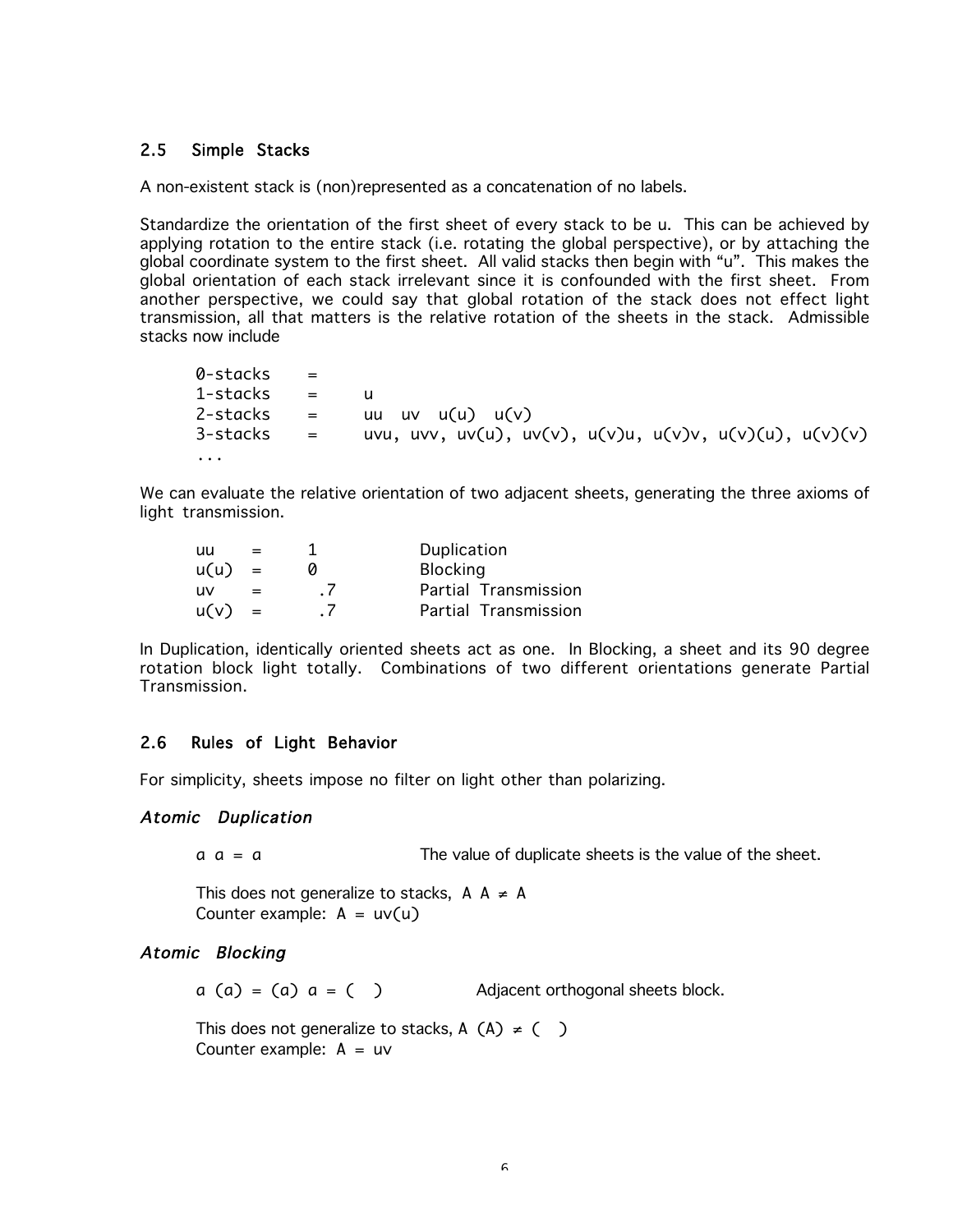# Contextual blocking

 $A \left( \begin{array}{c} \end{array} \right) = \left( \begin{array}{c} \end{array} \right)$   $A = \left( \begin{array}{c} \end{array} \right)$  Blocked light is final.

Atomic blocking forms a molecular unit, ( ), which is utterly blocking. Blockage is represented by the empty rotation.

Each of these rules expresses an adjacency relation, but the ordering of the relation (left-right or right-left) is irrelevant. In the notation, small letters express context free operations. The rules apply regardless of the sheets in front or in back of the interacting pair. The rules are of course violated when the adjacency of the pair is broken. Thus these molecular behaviors are conceptually spatial, occurring in parallel and independently.

In an implementation, these rules depend only on pattern identification in the bit stream.

Much of the simplicity of light behavior rests on blockage, ( ). The effect of atomic blocking is total, in that it determines the value of the stack regardless of rotation, arrangement, or even presence of other sheets. Any stack transformation which destroys the adjacency relation between blocking sheets is invalid. Blocking is also spatial; due to its global effects, it is independent and parallel.

In order to encode the universality of the dominance rule,

$$
A( ) = ( ) A = ( )
$$

we violate distribution of rotation over space:

 $(A)( ) \neq (A)$ 

In other words, blockage immediately renders rotation irrelevant.

 $(A \ B) = (A)(B)$  A, B not empty

The reason that A and B in the above equation must not be empty is simple: the empty rotation does not rotate a stack at all, it rotates the global coordinate system. That is, stacks and globals are incommensurate.

# 2.7 Simpler Stacks

We can apply the five rules for rotation and light behavior to simplify the range of expressions.

| $((A)) = A$          |  |
|----------------------|--|
| $(A \ B) = (A)(B)$   |  |
| $a \ a = a$          |  |
| $a(a) = (a) a = (a)$ |  |
| $A( ) = ( ) A = ( )$ |  |

180 degree symmetry distribution of rotation over stacks atomic duplication atomic blocking contextual blocking

Admissible simplified stacks are now: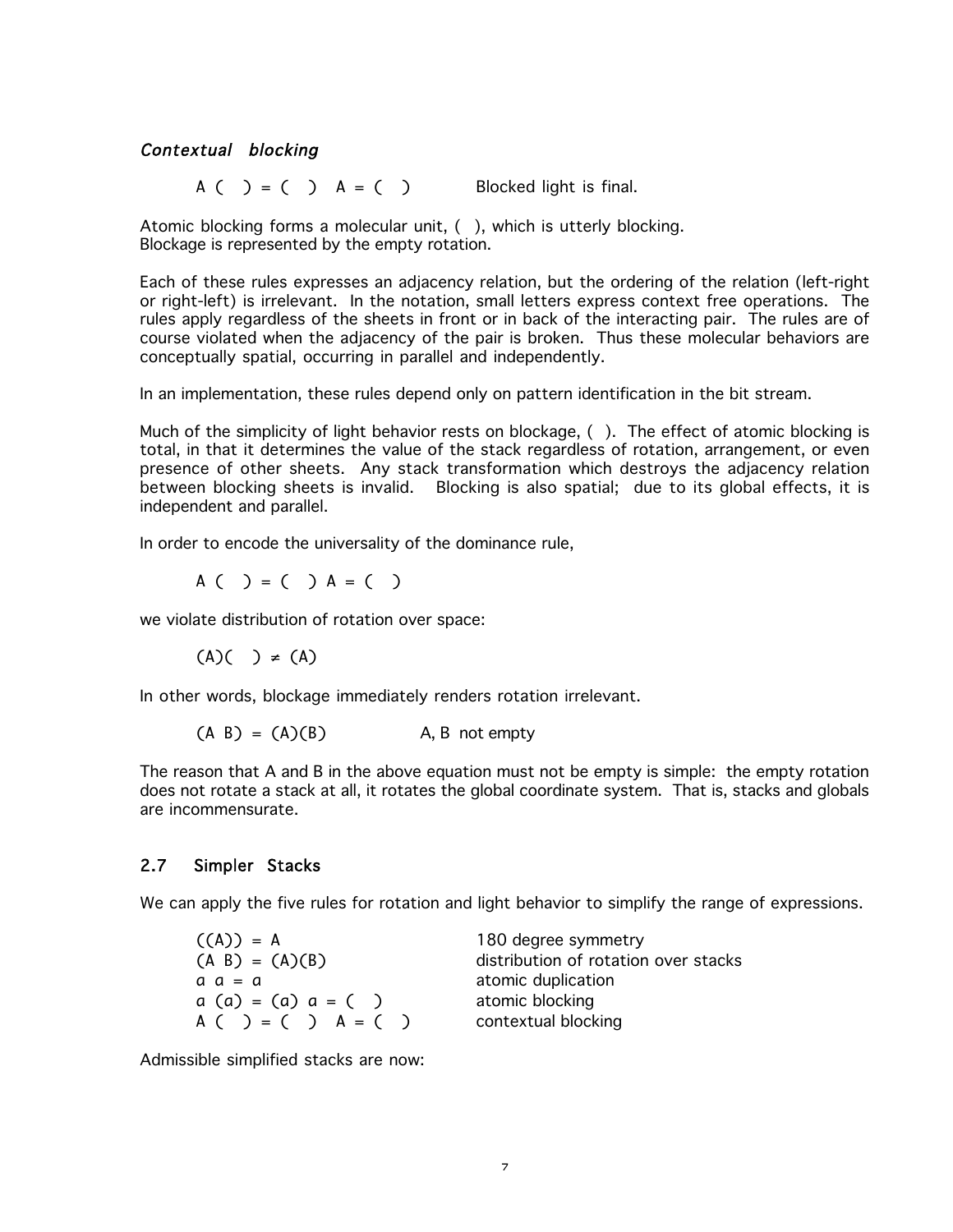1-stacks = {  $()$ , u }  $2$ -stacks = { uv, u(v) } 3-stacks = { uvu, uv(u), u(v)u, u(v)(u) } ...

In UV-notation, stacks that transmit partially have the form uVUVUVU....

1-stacks =  $\{ ( ) , u \}$  $2$ -stacks = { uV }  $3$ -stacks = { uVU } ...

Value can now be associated with three simple sets:

 $1 = \{ u \}$  $.7 = \{uv, uvU, uvUV, ... \}$  $0 = \{ (\ )\}^7$ 

In Kleene notation, a stack is either  $( )$  or it is uVU\*[V].

All non-blocked stacks greater than two sheets repeat the pattern VU. The value of a stack does not depend upon the number of occurrences of VU, so we can arbitrarily choose zero occurrences as canonical. Then stacks of interest map one-to-one on values:

 $STACKS = \{ ( )=0, uv=.7, u=1 \}$ 

And since the initial orientation is arbitrary, we can let it be U rather than u, yielding

STACKS = 
$$
{ ( ) , U , UV }
$$

# 2.8 State Transition Diagram

Another way of expressing the relation between stacks and their value is a state transition diagram, in which the state of light is always one of { 1, .7v, .7u, 0 } and state changes when moving one sheet to the right in a stack.

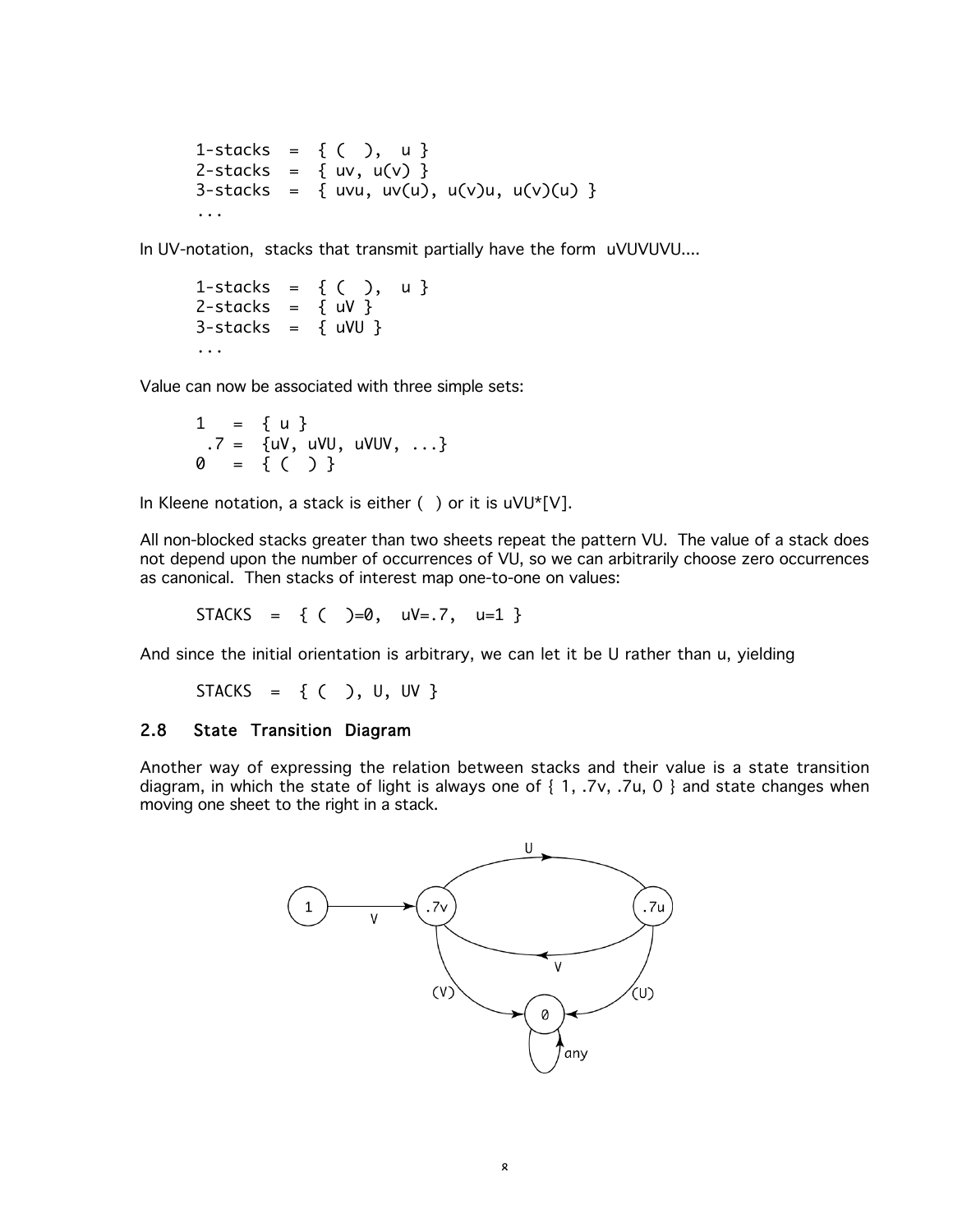### 3. Discussion

#### 3.1 Distribution and Rotation

Consider the CL distributive rule interpreted as rotations:

a  $((b)(c)) = a ((b))((c)) = a b c$ 

$$
((a b)(a c)) = ((a b))((a c)) = ((a))((b))((a))((c)) = a b a c
$$

This provides a very elementary form of distribution, single operator distribution:

f[ a,  $f[b,c]$  ] = f[  $f[a,b]$ ,  $f[a,c]$  ]

Compare to standard distribution:

f[ a,  $q[b, c]$  ] =  $q[ f[a, b]$ ,  $f[a, c]$  ]

In CL, single operator distribution holds for OR:

 $a$  or ( $b$  or  $c$ ) = ( $a$  or  $b$ ) or ( $a$  or  $c$ )

In BL, this is expressed as

 $abc = abac$ 

In QL, single operator distribution does not hold for adjacency. The counter example is: a is u, b is v, c is (u)

uv(u) ≠ uvu(u)

uv(u) is the stack with the surprising polarized behavior. Our surprise is due to the expected distribution not working. But what is happening is that we are violating the adjacency structure of the stack, in particular, we are deconstructing a blocking unit a(a). Note that blockage does permit distribution over space as a special case:

 $( ) b c = ( ) b ( ) c$ 

This is not distribution at work, rather it is a consequence of Dominance.

### 3.2 Adjacency

The adjacency relations in a stack determine the value of the stack. Any stack operation which modifies the adjacency relations can change the value of the stack. Adjacency is a particularly simple way to express the context dependency (or location dependency) of transmission rules.

The simplest case of context or adjacency dependency is inserting a sheet between two sheets that form a molecule. For example: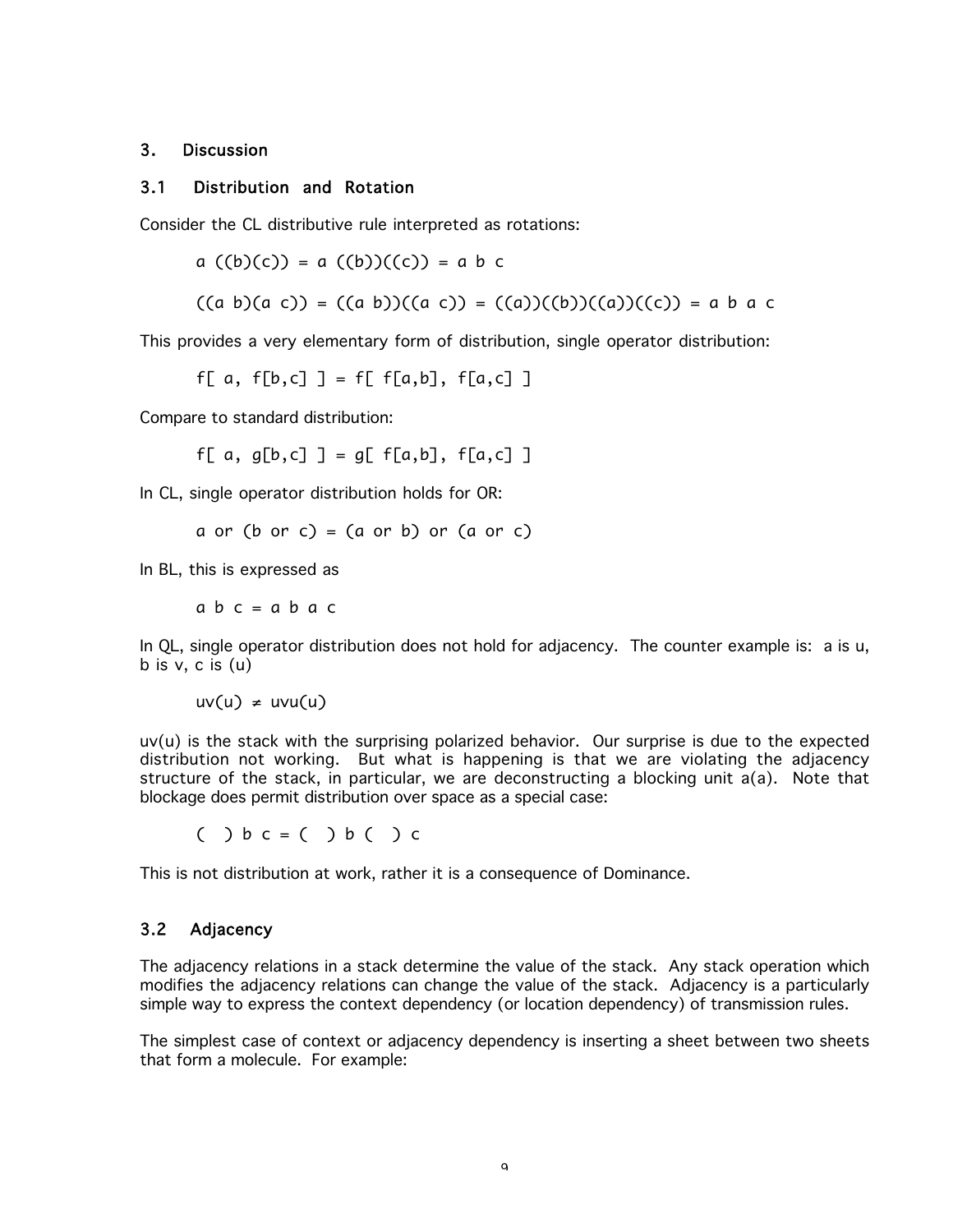uu ≠ uvu u(u) ≠ uv(u)

Naturally the stack value can be changed by rotating sheets. This change can be global, even though the rotation is local.

| $u(v)u \neq u(u)u$        | $(v)$ --> $(u)$ |  |
|---------------------------|-----------------|--|
| $u(u)v \neq uvv$          | $(u)$ --> v     |  |
| $u(u)$ vuvu $\neq$ uvvuvu | $(u)$ --> v     |  |

The concept of commutativity can be expressed by changing the location of sheets, or by selected rotations that are equivalent to changing location:

$$
uv(u)(v) \neq u(u)v(v)
$$
  $v \rightarrow (u)$  (u)  $\rightarrow v$ 

The concept of associativity presupposes an ordering to the application of adjacency. It is naturally irrelevant since molecular effects are spatial and not linear. If we use square brackets to represent ordering of adjacency rules, associativity becomes:

 $\lceil uv \rceil(v) = u \lceil v(v) \rceil$ 

Molecular adjacency dominates associativity in that the value of [uv] is less relevant to the value of the stack than is the relationship between adjacent sheets, here  $[v(v)]$ .

The above observations make it clear that distributivity over adjacency cannot hold. In fact, distributivity and adjacency are conceptual opposites.

### 3.3 Theorems

| $(( )$ = ( )     | Utter Dominance  |
|------------------|------------------|
| A B = $((A)(B))$ | Non-duality      |
| $a(a) = a( )$    | Atomic Pervasion |

Utter dominance means that once blocking occurs, rotation becomes irrelevant. Rotating a blocked stack still leaves it blocked. This theorem can be seen as defining an essentially imaginary value, as in the Varela boundary calculus. It is the initial rotation of the empty stack that is imaginary (i.e., outside of the model of stacks).

Non-duality makes it clear why single operator distribution occurs in BQL: there are simply not two binary operators to form a lattice around.

Very limited pervasion is , of course, the heart of the change from CL to QL. In CL, Duplication and Pervasion can be shown to be the same rule, so that Atomic Pervasion and Atomic Duplication are just symmetrical endpoints (complete blockage vs. no change in transmission) of the same process. What is common to the symmetrical endpoints is that they both require two references to a sheet's orientation.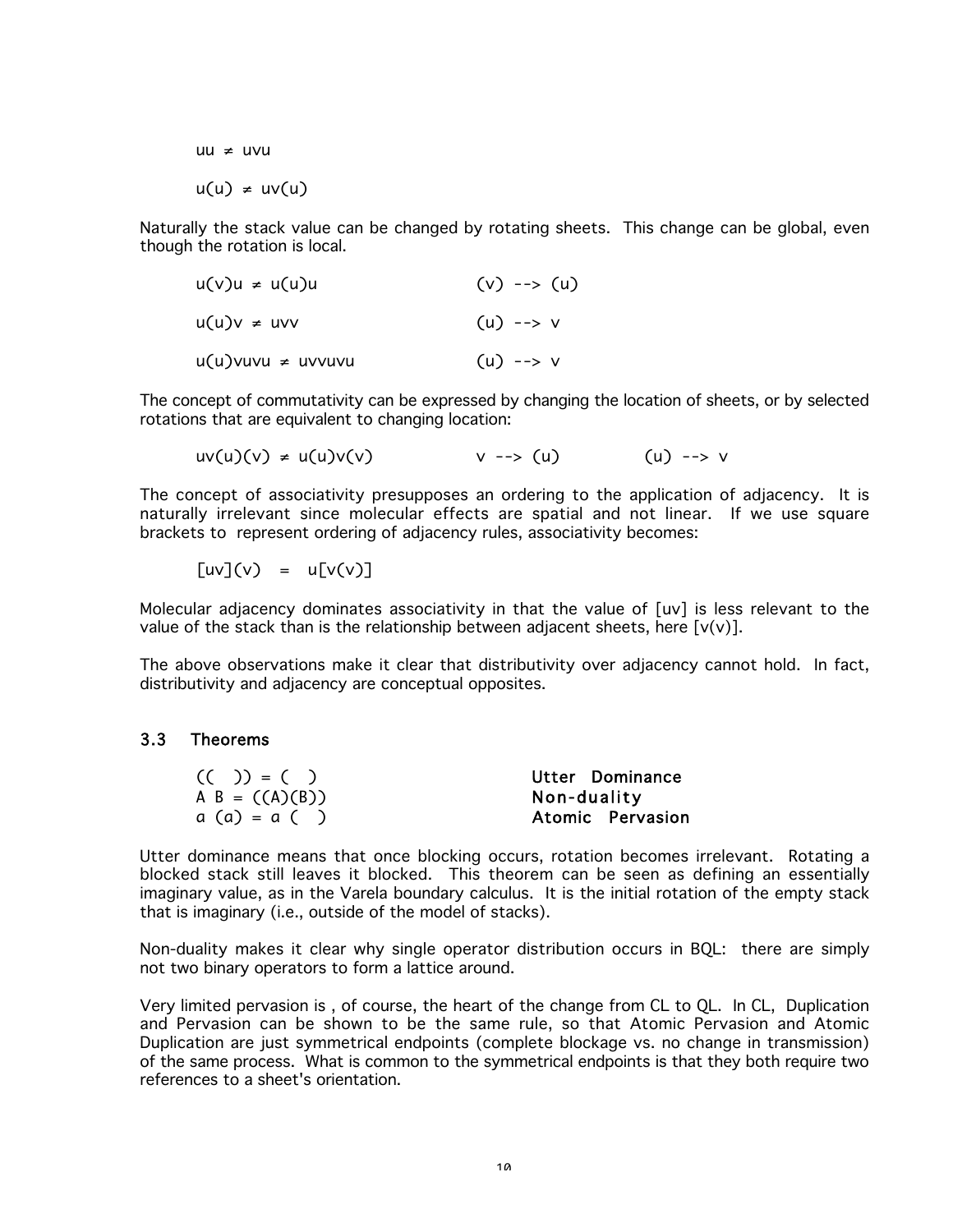#### 3.4 Rule Summary

 $((A)) = A$  A is any stack (( )) = ( ) A ( ) = ( ) A = ( ) A is any stack  $a \ a = a$  $a (a) = (a) a = ( )$ 

 $(A \ B) = (A)(B)$  A, B are not blocked stacks

The two rules

| $((A)) = A$         | Involution |
|---------------------|------------|
| A ( ) = ( ) A = ( ) | Dominance  |

are the same for CL and for QL. Note that both are independent of adjacency. The two rules

| a a = a           | Atomic Duplication      |
|-------------------|-------------------------|
| a (a) = (a) a = ( | <b>Atomic Pervasion</b> |

are the same for both CL and QL, with the exception that both rules are atomic and without generalization in QL. The failure to generalize rests upon the requirement of atomic adjacency. Note that the spatiality of BL can be degraded to adjacency without problem. We merely need to add associativity rules. And in fact, CL notation assumes linearity and thus adjacency, although associative rules undermine atomic adjacency.

The loss of generality of Pervasion means the loss of distribution of SPACE over DOUBLE-BOUNDARY, since distribution as a theorem relies heavily on generalized Pervasion. However, distribution is gained in rotation (SINGLE-BOUNDARY) over SPACE. That is, this interpretation of QL is still distributive, but different operators distribute.

$$
(A \ B) = (A)(B)
$$
 Distribute rotation over space

The difference between CL and QL is now localized. In CL, the unary operator (boundary interpreted as NOT) does not distribute over the binary operators (space as OR, and doubleboundary as AND). But the two binary operators mutually distribute. In QL, the unary operator (boundary interpreted as ROTATE) distributes over the binary (space as adjacency), while the dual binary operator (double-boundary as 180 degree rotation) is trivialized by the unary distribution, in that the two binary operators collapse to being equal.

| $CL:$ $f = OR$              | $q = AND$                                                                  | $h = NOT$         |
|-----------------------------|----------------------------------------------------------------------------|-------------------|
|                             | f[ a, g[b,c] ] = g[ f[a,b], f[a,c] ]<br>$g[a, f[b,c]] = f[g[a,b], g[a,c]]$ |                   |
| $QL:$ $f = ADJACENT$        | $q = 180$ -ROTATE                                                          | $h = 90 - ROTATE$ |
| $h[f[a,b]] = f[h[a], h[b]]$ |                                                                            |                   |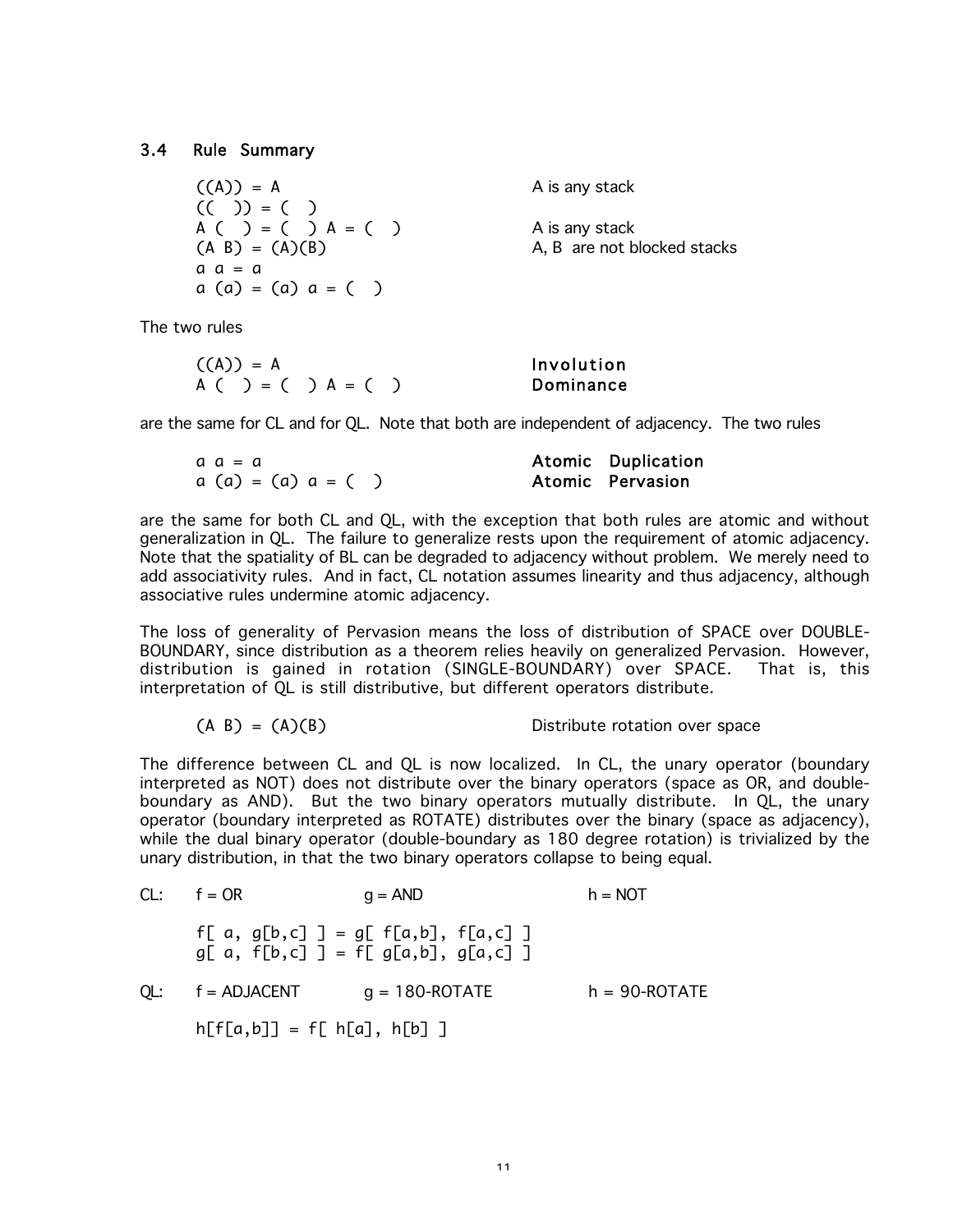One might say that CL exhibits binary duality and distribution at the cost of unary distribution. QL exhibits unary distribution at the cost of binary distinctions.

# 3.5 Deconstructed Distribution

In BL, duality is deconstructed as double-boundary. From a boundary perspective on CL, distribution is more complex

BL: 
$$
f = SPACE
$$
  $g = DOUBLE-BOUNDARY$   $h = BOUNDARY$ 

 $g[a,b] = h[f[ h[a], h[b]]]$ 

$$
f[a, h[f[b], h[c]]]
$$
 =  $h[f[b[f[a,b]], h[f[a,c]]]$ 

This form simplifies by making a composite operator hf, BOUND-SPACE.

f[ a, hf[ h[b], h[c] ] ] = hf[ hf[a,b], hf[a,c] ]

Since space is within every boundary, the h operator can be seen to be a the binary operator hf with one argument void:

$$
f[a, h f[hf[, b], h f[, c]] = h f[hf[a,b], h f[a,c]]
$$

Finally, the f operator can be converted to hf by enclosing the space in a double boundary. The rule  $((A)) = A$  assures no change of value.

hf[, hf[ a, hf[ hf[, b], hf[, c] ] ] = hf[ hf[a, b], hf[a, c] ]

From this perspective, we can see that two operator distribution can be expressed as single operator distribution. Since all operators are the same, for clarity we can omit the hf prefix in front of each bracket:

 $[ , [ a, [ [ , b], [ , c]] ] = [ [ a, b], [ a, c]] ]$ 

Now distribution is simply a form of void-substitution across double-function application, In the above, we have exchanged a for void across deeper double boundaries.

Functional notation is greatly simplified by letting space and boundary represent themselves in infix notation:

 $((a ((b)(c)))) = ((a b)(a c))$ 

The double-boundary immediately identifies the complexity of distribution as a composite operation.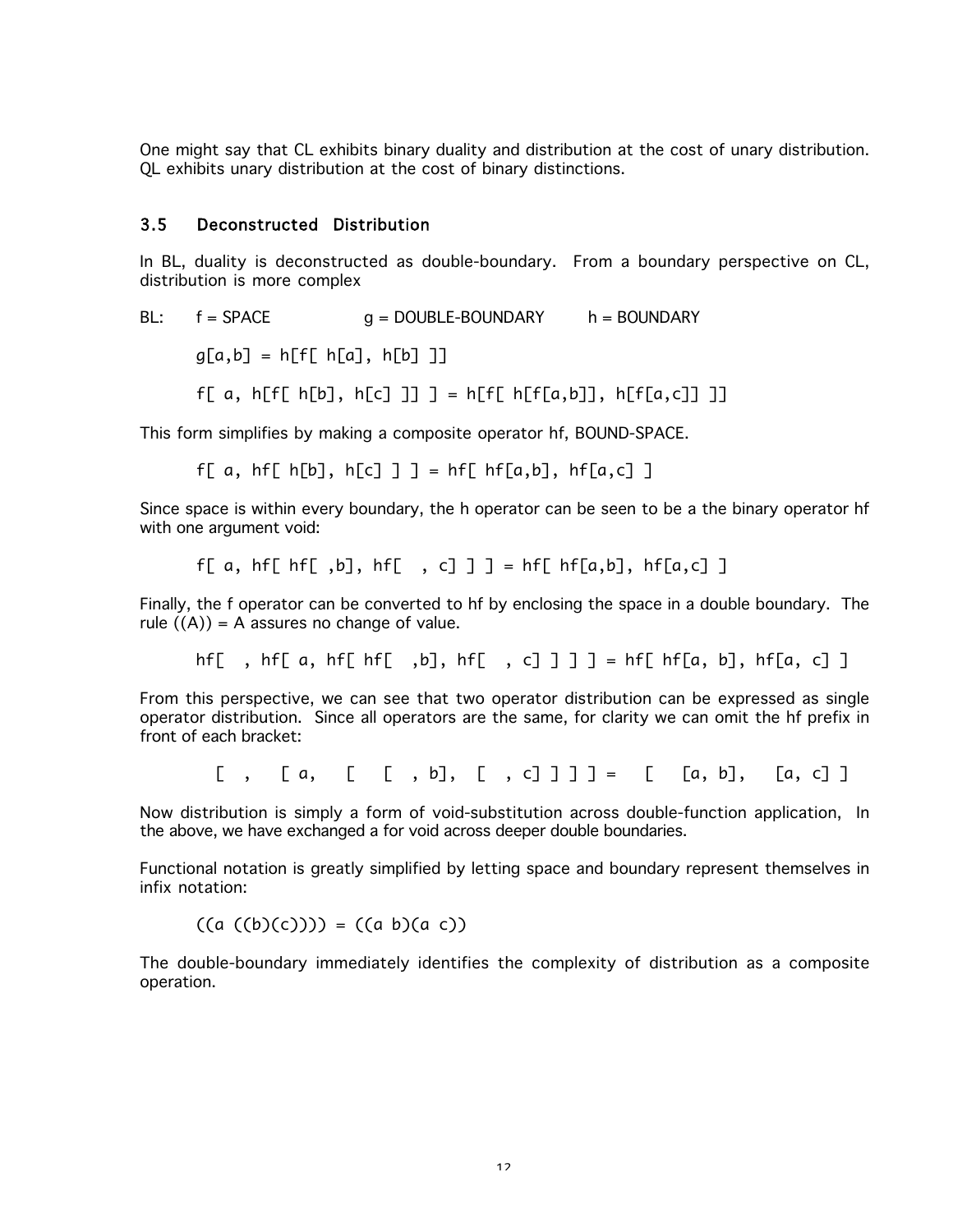### 3.6 Imaginaries

Imaginaries occur directly in the construction of the empty rotation:

$$
(( ) ) = ( )
$$
 **Imaginary Rotation**

This is a form of Atomic Imaginary that does not generalize, thus it is related to Varela's imaginary state. Varela's arithmetic initials (which is morphic to Kleene 3-valued logic) do not apply, since

(( )) -

Varela's algebra includes distribution and thus also does not apply. Kauffman's four valued logic has the same inapplicability.

Complex numbers occur in the form of the four canonical orientations { u, v, (u), (v) }. We could have developed the notation purely from 45 degree rather than 90 degree rotations, using the atoms

 $\{u, (u), ((u)), ((u))\}$ 

where  $y = (u)$  and  $((u))u$  blocks. This approach seems to add nothing of interest. However the following map connects imaginaries to rotations:

$$
u = 1
$$
  $(u) = -1$   
\n $v = i$   $(v) = -i$   
\n $( ) = 0$   
\nspace = +  
\nboundary = -

Here transmission has the value 1; blocking, the value 0. uv-partial transmission is  $1 + i$ , which has the magnitude .7 constructed from the norm of the complex number. This is quite analogous to evaluation of collapsing probability waves.

### 4. Conclusion

The highlights of this discussion follow:

1. Distribution is not a fundamental property of logic; Pervasion is.

2. The same mathematical mechanism underlies both CL and QL (as exemplified by the behavior of polarized sheets).

3. The single important difference between CL and QL is that the atomic adjacency rules of QL do not generalize, thus breaking all concepts of rearrangement of elements, including associativity, commutativity, and distribution. These are regained when atomic blocking is molecular and therefore not deconstructable.